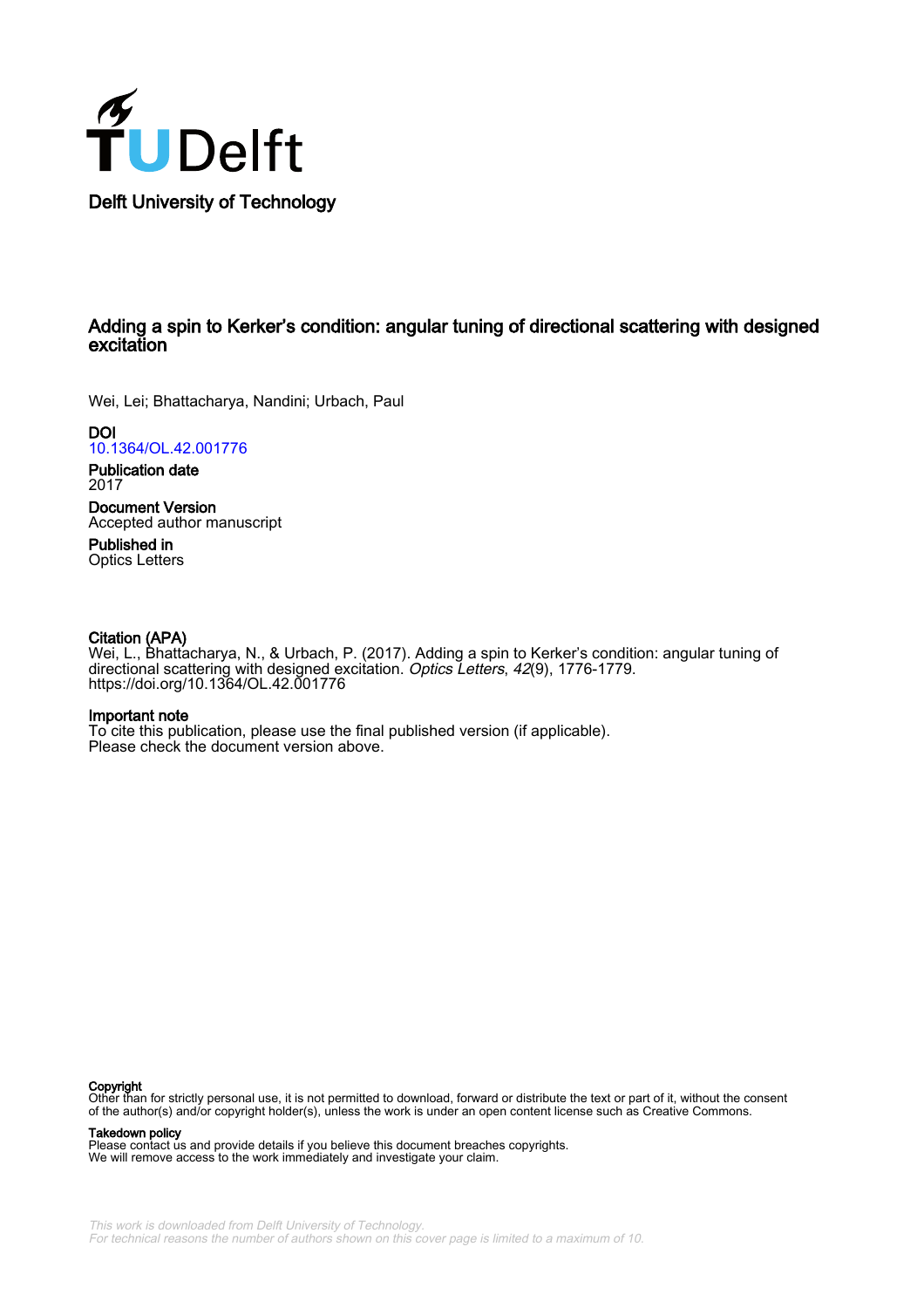Accepted Author Manuscript of https://doi.org/10.1364/OL.42.001776 (OSA Publishing)

# **Adding a spin to Kerker's condition: angular tuning of directional scattering with designed excitation**

**LEI WEI**1,\***, NANDINI BHATTACHARYA**<sup>1</sup> **, AND H. PAUL URBACH**<sup>1</sup>

<sup>1</sup>*Optics Research Group, Delft University of Technology, van der Waalsweg 8, 2628CH, Delft, The Netherlands* \**Corresponding author: l.wei-11@tudelft.nl*

*Compiled May 24, 2017*

**We describe a method to control the directional scattering of a high index dielectric nanosphere, which utilizes the unique focusing properties of an azimuthally polarized phase vortex and a radially polarized beam to independently excite inside the nanosphere a spinning magnetic dipole and a linearly polarized electric dipole mode normal to the magnetic dipole. We show that by simply adjusting the phase and amplitude of the field on the exit pupil of the optical system, the scattering of the nanosphere can be tuned to any direction within a plane and the method works over a broad wavelength range.** © 2017

*OCIS codes: (290.0290) Scattering; (290.4020) Mie theory; (260.5430) Polarization; (050.4865) Optical vortices.*

Precise control of the scattering of subwavelength nanostructures is becoming an important research topic with applications for directional coupling of light [\[1,](#page-4-0) [2\]](#page-4-1), displacement metrology[\[3,](#page-4-2) [4\]](#page-4-3), optical forces[\[5\]](#page-4-4) and directional excitation of quantum emitters[\[6\]](#page-4-5), etc.. One way to achieve directional scattering is using high index dielectric nanoparticles which exhibit not only electric modes but also magnetic modes[\[7,](#page-4-6) [8\]](#page-4-7). This unique property makes them low-loss and functional building blocks for nano-antennas, compared to metallic nanostructures. The interference of the magnetic and electric dipole modes of a dielectric nanoparticle under plane wave illumination can lead to zero backward scattering[\[9\]](#page-4-8), similar to what is theoretically predicted by Kerker et al. [\[10,](#page-4-9) [11\]](#page-4-10). However, for a given particle, the unidirectional scattering can only be realized along the propagation direction of the beam at a single wavelength due to the relation between electric and magnetic field of a plane wave and the properties of Mie coefficients. Independent control of linearly polarized magnetic and electric dipoles has been realized with an excitation configuration composed of orthogonally oriented focused azimuthally and radially polarized beams[\[12\]](#page-4-11), where directional scattering over a broad wavelength range can be achieved. However, this method needs two focusing optical systems and directional scattering can only be realized along the direction normal to the plane of the electric and magnetic dipoles. A different concept, namely spin-controlled directional coupling of light has drawn lots of attentions and is considered

as an example of the spin-orbit interaction of light[\[13\]](#page-4-12). Several experiments have demonstrated the spin controlled directional excitation of surface plasmon and waveguide modes, utilizing the near-field interference of a rotating dipole[\[1,](#page-4-0) [2\]](#page-4-1), the transverse spin of the evanescent waves  $[14, 15]$  $[14, 15]$  $[14, 15]$  and metasurfaces  $[16]$ . However, the directional propagation of light controlled by spin is binary, either to one direction or the opposite corresponding to either left or right circularly polarized light. Angular tuning is a desirable function to gain full control over the scattering of light, but rotation of the directional scattering with aforementioned methods often needs to rotate the excitation beams, which is very inconvenient in practice. In the current letter, a method is proposed to overcome this limitation and tune the scattering of a dielectric nanosphere to any direction within a plane without moving the excitation beam. The approach relies on the independent excitation of a spinning magnetic dipole and a linearly polarized electric dipole mode. Utilizing the unique focusing properties of vector vortex beams, we are able to realize such excitation and achieve arbitrary scattering direction tuning in a plane over a relatively broad wavelength range by simply adjusting the amplitude and phase of the beams.

Unlike previous approaches[\[4,](#page-4-3) [9,](#page-4-8) [12\]](#page-4-11) based on the interference of linearly polarized magnetic and electric dipoles, we propose a method to actively control the scattering to any direction in the  $z = 0$  plane using the interference of a spinning (circularly polarized) magnetic dipole  $\mathbf{m} = m_0(\hat{x} + i\hat{y})$  and an electric dipole  $\mathbf{p} = p_0 \hat{z}$  linearly polarized in the *z* direction as illustrated in Fig[.1.](#page-2-0) It is easy to show[\[17\]](#page-4-16) that the farfield electrical field in the *z* = 0 plane of the electrical dipole is polarized along the *z* direction and cylindrically symmetric around the *z* axis:

<span id="page-1-0"></span>
$$
\mathbf{E}_p = \hat{z} \frac{p_0 k^2}{\epsilon_0} \frac{e^{ikr}}{4\pi r} = \hat{z} E_{zp} \frac{e^{ikr}}{4\pi r},
$$
 (1)

whereas the farfield electric field in the  $z = 0$  plane of the spinning magnetic dipole is also polarized along the *z* direction with a spiral phase:

<span id="page-1-1"></span>
$$
\mathbf{E}_m = \hat{z}(-i)m_0k^2 Z_0 e^{i\phi} \frac{e^{ikr}}{4\pi r} = \hat{z} E_{zm} e^{i\phi} \frac{e^{ikr}}{4\pi r},
$$
 (2)

where  $(r, \phi, \theta)$  is the spherical coordinate,  $\epsilon_0$  is the vacuum permittivity,  $Z_0 = 120\pi$  is the impedance of free space and  $k = 2\pi/\lambda$  is the wavevector in air. If the magnetic and electric dipole are modulated in such a way that  $E_{zp} = E_{zm}e^{i\phi_0}$ , the total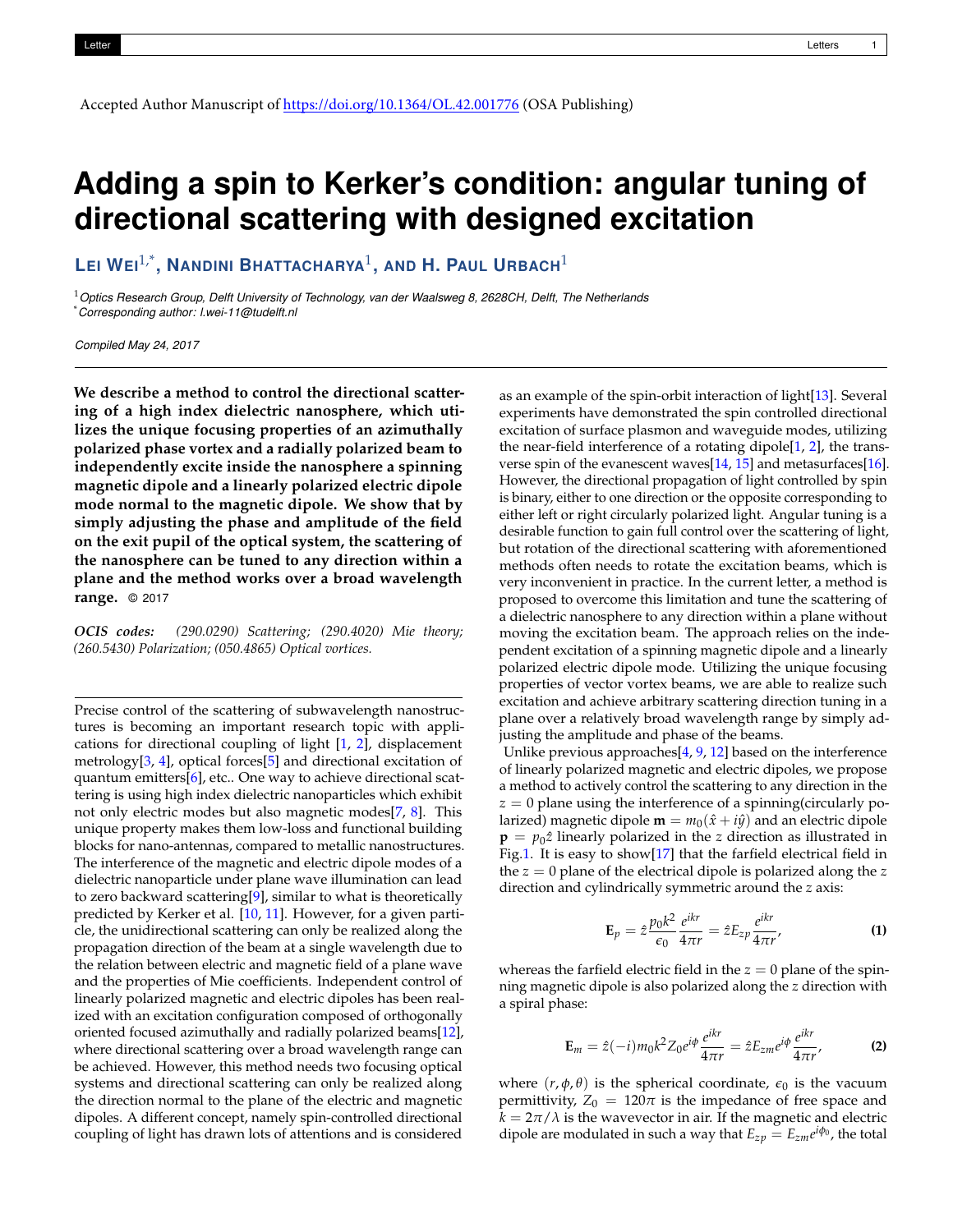<span id="page-2-0"></span>

**Fig. 1.** (a).Illustration of a spinning magnetic dipole **m** in  $z = 0$ plane and a electric dipole **p** along *z* axis; (b).Radiation electric field in  $z = 0$  plane of the electric dipole is cylindrically symmetric to the *z* axis; (c). Radiation electric field in  $z = 0$ plane of the spinning magnetic dipole has a spiral phase; (d). Amplitude of the total electric field in  $z = 0$  plane as a result of the two dipole interference.

electric field in the *xy* plane is:

$$
E_z = E_{zm} e^{i\phi_0} \frac{e^{ikr}}{4\pi r} + E_{zm} e^{i\phi} \frac{e^{ikr}}{4\pi r}.
$$
 (3)

As a result of the spiral phase of **E***m*, the symmetry of the radiation field is broken and there is always a direction  $\phi = \phi_0 + \pi$ where the destructive interference occurs. By changing the phase  $\phi_0$  of the electric dipole from 0 to 2 $\pi$ , the destructive interference can be tuned to any direction in the  $z = 0$  plane. This is different from the conventional Kerker's conditions where the unidirectionality can only be achieved in two directions when the linear electric and magnetic dipoles are in and out of phase. As is shown in the remaining of the letter, the scattering direction of a high index dielectric nanosphere can be controlled by focusing an appropriate pupil field. Based on Mie's solution, the high-order multipole modes of a high index dielectric nanosphere are of narrow bandwidth. In this letter, we will focus on the longer wavelength range where the electric and magnetic dipoles dominate and the higher order modes are negligible. In order to realize directional scattering with the proposed concept, one must excite the circularly polarized magnetic dipole in the *z* = 0 plane and the electric dipole in *z* direction and one must be able to control the amplitude and phase of these two dipoles separately. This, however, cannot be achieved with conventional plane wave illumination. In the current letter, we utilize the unique focusing properties of designed pupil fields with unconventional polarization and phase distributions to independently generate a circularly polarized magnetic field and a linearly polarized electric field at the focal point.

As illustrated in Fig[.2\(](#page-2-1)a), the proposed pupil field contains three annular rings in the amplitude function. The radius of the pupil is normalized to 1. Within each ring, the amplitude is uniform. For simplicity, all three rings are chosen to have narrow width. The electrical field in ring 1 with average radius  $\rho_1$  and width  $\Delta \rho_1 \ll 1$  is radially polarized:  $\mathbf{E}_e = \mathbf{E}_1 = \hat{\rho} A_1 e^{i\phi_0}$ , where  $\phi_0$  is a constant phase and  $A_1$  is a positive real number. The focal fields can be calculated using the Richard Wolf diffraction

<span id="page-2-1"></span>

**Fig. 2.** (a).Illustration of the configuration of focusing the pupil field to excite a high index dielectric sphere at focus; (b). Amplitude of the electric and magnetic scattering coefficients  $a_1$  and  $b_1$  as function of the wavelength for a high index dielectric sphere of refractive index  $n = 5$  and radius  $r_0 = 100$ nm; (c). Phase of  $a_1$  and  $b_1$ .

integral<sup>[18]</sup>. At the focal point  $r_f = 0$  the focused electric field is longitudinally polarized along the *z*− direction and:

$$
E_{f,z}^{rad}(r_f = 0) = -2e^{i\phi_0}C_0 \int_0^1 A(\rho) \frac{s_0 \rho}{(1 - \rho^2 s_0^2)^{1/4}} \rho d\rho
$$
  
\n
$$
\approx -2e^{i\phi_0}C_0 A_1 \frac{s_0 \rho_1}{(1 - \rho_1^2 s_0^2)^{1/4}} \rho_1 \Delta \rho_1
$$
  
\n
$$
= E_f e^{i\phi_0},
$$
 (4)

where  $s_0$  is the numerical aperture and  $C_0$  is a constant related to the wavelength, numerical aperture and focal length. This pupil field is used to excite the pure electric dipole of the dielectric nanosphere with the magnetic dipole mode completely suppressed[\[12\]](#page-4-11).

The pupil field  $\mathbf{E}_h = \mathbf{E}_2 + \mathbf{E}_3$  consists of two rings: ring 2 with average radius  $ρ_2$  and width  $Δρ_2 \ll 1$  and ring 3 with average radius  $\rho_3$  and width  $\Delta \rho_3 \ll 1$ , where  $\rho_3 \ll \rho_2 < \rho_1$ . The electric pupil fields in ring 2 and 3 are azimuthally polarized phase vortices:  $\mathbf{E}_2 = \hat{\phi} A_2 e^{i\phi}$  and  $\mathbf{E}_3 = -\alpha \mathbf{E}_2$ , where  $\alpha$  and  $A_2$  are positive real numbers. The corresponding magnetic pupil field is a radially polarized phase vortex with  $\mathbf{H}_h = \hat{\rho} / Z_0 |\mathbf{E}_h| e^{i\phi}$ , where  $Z_0 = 120\pi$ . The corresponding fields at the focal point  $r_f = 0$ can be calculated using Richard Wolf diffraction integral[\[18,](#page-4-17) [19\]](#page-4-18):

<span id="page-2-2"></span>
$$
H_{f,x}^{azm,m=1} = \frac{C_0}{Z_0} \int_0^1 A(\rho) (1 - \rho^2 s_0^2)^{1/4} \rho d\rho
$$
  
\n
$$
\approx \frac{C_0}{Z_0} [A_2 (1 - \rho_2^2 s_0^2)^{1/4} \rho_2 \Delta \rho_2 -
$$
  
\n
$$
- \alpha A_2 (1 - \rho_3^2 s_0^2)^{1/4} \rho_3 \Delta \rho_3] = H_f,
$$
\n(5)

$$
H_{f,y}^{azm,m=1} = iH_{f,x}^{azm,m=1}(r_f = 0) = iH_f,
$$
 (6)

$$
H_{f,z}^{azm,m=1} = 0,\t\t(7)
$$

$$
E_{f,x}^{azm,m=1} = iC_0 \int_0^1 A(\rho)(1 - \rho^2 s_0^2)^{-1/4} \rho d\rho \qquad (8)
$$
  
  $\approx iC_0 \times$ 

$$
\times [A_2(1 - \rho_2^2 s_0^2)^{-1/4} \rho_2 \Delta \rho_2 - \alpha A_2 (1 - \rho_3^2 s_0^2)^{-1/4} \rho_3 \Delta \rho_3],
$$
  

$$
E_{f,y}^{azm,m=1} = i E_{f,x}^{azm,m=1},
$$
 (9)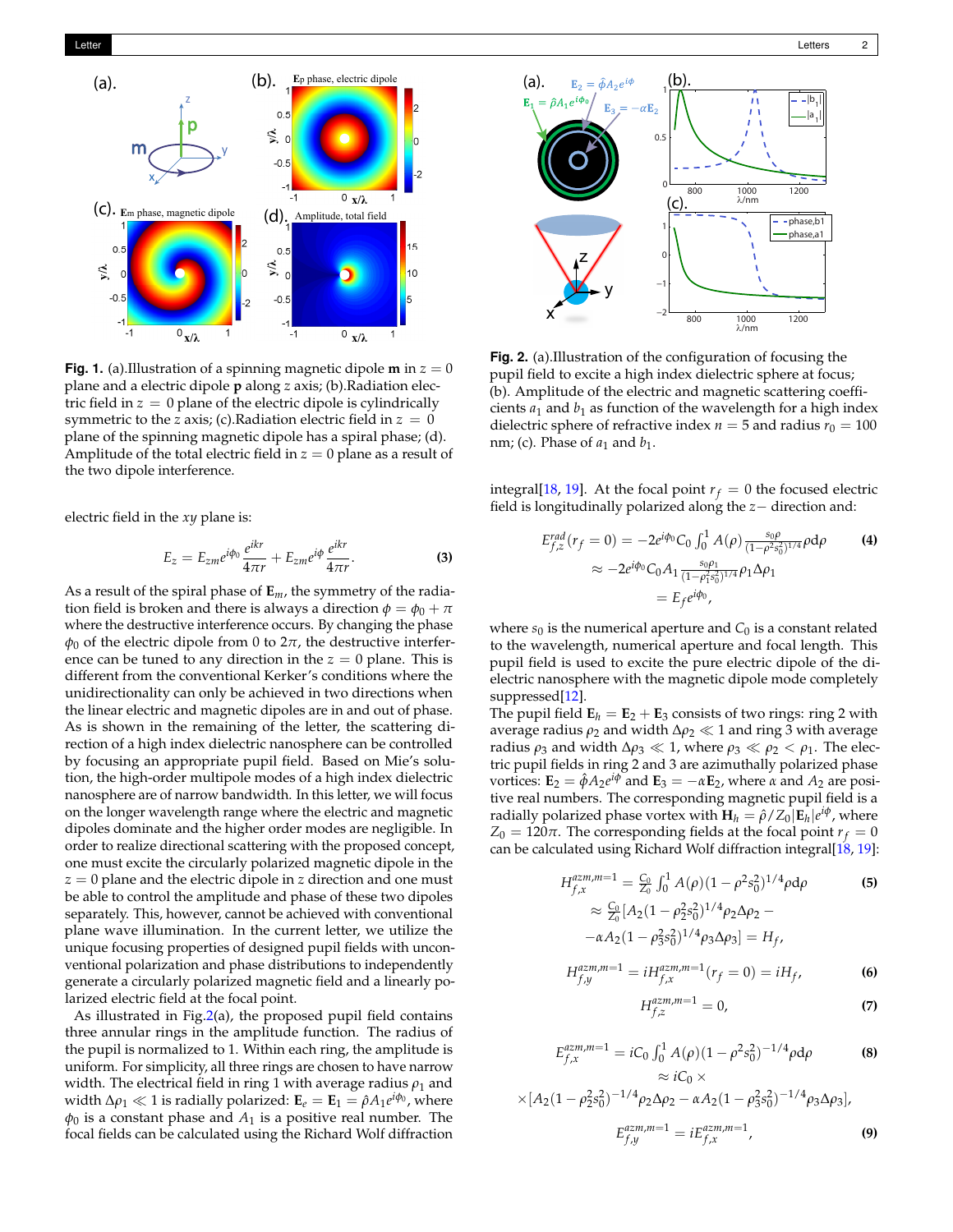<span id="page-3-0"></span>
$$
E_{f,z}^{azm,m=1} = 0,\t\t(10)
$$

It follows from Eq.  $(5)$  to Eq.  $(10)$  that the transverse componets of the focal magnetic field have  $(1 - \rho^2 s_0^2)^{1/4}$  dependence in the diffraction integral while the transverse component of the focal electric field have  $(1 - \rho^2 s_0^2)^{-1/4}$  dependence. When

$$
\alpha = \left[ (1 - \rho_2^2 s_0^2)^{-1/4} \rho_2 \Delta \rho_2 \right] / \left[ (1 - \rho_3^2 s_0^2)^{-1/4} \rho_3 \Delta \rho_3 \right], \tag{11}
$$

all the electrical field components become zero at the focal point, but the magnetic field  $\mathbf{H}_f = H_f(\hat{x} + i\hat{y})$  is non-zero and circularly polarized, where

$$
H_f = \frac{C_0}{Z_0} A_2 (1 - \rho_2^2 s_0^2)^{-1/4} \rho_2 \Delta \rho_2 \times \times \left[ \sqrt{1 - \rho_2^2 s_0^2} - \sqrt{1 - \rho_3^2 s_0^2} \right] \neq 0.
$$
 (12)

In this way, a pure circularly polarized magnetic field at the focal point is created and the electric field vanishes there.

Note that the condition for *α* is independent of the wavelength. We remark that many other pupil fields can be designed to excite the electric and magnetic dipoles in the focal point. Indeed, the rings do not need to be narrow and by using broader rings, stronger dipole moments can be realized. However, the pupil field proposed in this letter has the advantage of being particularly simple to illustrate the design principles. The realization of the proposed pupil fields would be possible with the recent demonstrations in the generation of arbitrary vector vortex beams using spatial light modulators[\[20\]](#page-4-19) and q-plates[\[21,](#page-4-20) [22\]](#page-4-21). Specifically the generation of azimuthally/radially polarized phase vortices has been demonstrated recently using q-plates and spiral phase plate in [\[22\]](#page-4-21).

It is shown in [\[12,](#page-4-11) [23\]](#page-4-22) that electric dipole and magnetic dipole interactions of a given dielectric nanosphere illuminated by an inhomogeneous beam depend only on the local fields at the center of the sphere. When a high index dielectric nanosphere at focus is illuminated by the focal fields of the pupil field  $\mathbf{E} = \mathbf{E}_h + \mathbf{E}_e$ , within the wavelength range where the magnetic and electric dipole modes of the sphere dominate, a circularly polarized magnetic dipole  $\mathbf{m} = i \frac{\delta \pi}{k^3} b_1 H_f(\hat{x} + i\hat{y})$  is excited with the pure contribution of pupil field **E***<sup>h</sup>* while the linearly polarized electric dipole  $\mathbf{p} = i \frac{6\pi}{k^3} \epsilon_0 a_1 E_f e^{i\phi_0} \hat{z}$  is excited with the pure contribution of pupil field  $\mathbf{E}_e$ . Here  $a_1$  and  $b_1$  are the electric and magnetic dipole Mie scattering coefficients of a nanosphere, determined from the standard plane wave illumination[\[23\]](#page-4-22). Applying Eq[.1](#page-1-0) and Eq[.2,](#page-1-1) in the  $z = 0$  plane the total scattering field of the excited magnetic and electric dipole moments is:

$$
\mathbf{E}_s = \hat{z} \frac{6\pi}{k} (ia_1 E_f e^{i\phi_0} + b_1 Z_0 H_f e^{i\phi}) \frac{e^{ikr}}{4\pi r}.
$$
 (13)

This shows that when the focal fields follow the relation  $120\pi|b_1\mathbf{H}_f| = |a_1\mathbf{E}_f|$  which is the amplitude requirement of the Kerker's condition for directional scattering[\[9\]](#page-4-8), there is always a direction in the  $z = 0$  plane where the phase condition for destructive interference  $\phi = -\pi/2 + \phi_0 + Arg(a_1) - Arg(b_1)$  is fullfilled.

The analytical model for angular tuning of the directional scattering is verified by a finite element method(FEM) simulation[\[24\]](#page-4-23) of the scattering of a dielectric nanosphere of refractive index 5 and radius 100 nm under the proposed excitation. The electric and magnetic dipole scattering coefficients  $a_1$  and  $b_1$  of the nanosphere are shown in Fig[.2\(](#page-2-1)b) and (c). It is important to note that the same principle applies to practical high index nanospheres like Si/Ge with only different spectral dependences

of the Mie coefficients  $a_1$  and  $b_1$ . Fig[.3\(](#page-3-1)a) and Fig.3(b) show the phases of the scattered electric fields in  $z = 0$  plane of the nanoparticle excited respectively by the focusing pupil fields **E***<sup>h</sup>* and  $\mathbf{E}_e$ . When the amplitude of  $\mathbf{E}_h$  and  $\mathbf{E}_e$  are modulated so that the focal fields satisfy the condition  $120\pi |b_1\mathbf{H}_f| = |a_1\mathbf{E}_f|$ , there is always a direction in  $z = 0$  plane where the phase condition for directional scattering is fulfilled due to the spiral phase of the excited spinning magnetic dipole in Fig[.3\(](#page-3-1)a) and the cylindrically symmetric phase of the excited longitudinal electric dipole in Fig[.3\(](#page-3-1)b). As is shown in Fig.3(c), when the amplitude requirement of Kerker's condition is satisfied for  $\lambda = 1028$  nm, completely destructive interference is formed by these two scattering fields along the direction  $\phi = -\pi/2 + \phi_0 + Arg(a_1) - Arg(b_1)$ in the  $z = 0$  plane, and the directional scattering is thus achieved, clearly illustrated by the plot of the Poynting vector in Fig[.3\(](#page-3-1)d). As shown in Fig[.4,](#page-4-24) by changing the phase  $\phi_0$  of the pupil field of

<span id="page-3-1"></span>

**Fig. 3.** FEM simulations of the scattering of a sphere with radius 100 nm and refractive index 5 with the proposed excitation at wavelength  $\lambda = 1028$  nm. (a). Phase of the scattered electric field in the  $z = 0$  plane of the spinning magnetic dipole of the sphere excited by the focal field of **E***<sup>h</sup>* ; (b).Phase of the scattering electric field in the  $z = 0$  plane with the longitudinal electric dipole of the sphere excited by the focal field of **E***e*; (c). Amplitude of the total field subtracted by the incident field in logarithm scale in the  $z = 0$  plane with both dipole excitations using pupil field  $\mathbf{E}_h + \mathbf{E}_e$  when  $120\pi |b_1\mathbf{H}_f| = |a_1\mathbf{E}_f|$  is fulfilled; (d). Poynting vector of the directional scattering (fields inside a circle with radius of 500 nm centered at the focal point is cropped to highlight the unidirectional scattering).

 $\mathbf{E}_e = \hat{\rho} A_1 e^{i\phi_0}$ , the scattering can be tuned. When  $\phi_0$  is changed over  $2π$  range, the scattering direction rotates over  $2π$  range, making it possible to tune the scattering to any direction in the  $z = 0$  plane by only modifying the phase of the radially polarized beam.

Furthermore, this approach to control directional scattering works over a broad wavelength range as long as the dipole modes dominate and the higher orders are negligible. The directional scattering at different wavelengths can be fulfilled as shown in Fig[.5](#page-4-25) with  $120\pi |b_1\mathbf{H}_f| = |a_1\mathbf{E}_f|$  fulfilled by adjusting the amplitude of the pupil field **E***<sup>e</sup>* and **E***<sup>h</sup>* . From Fig[.5](#page-4-25) and Fig[.4\(](#page-4-24)c), one can see that when  $\phi_0$  is set to be zero, the direction where destructive interference happens changes at different